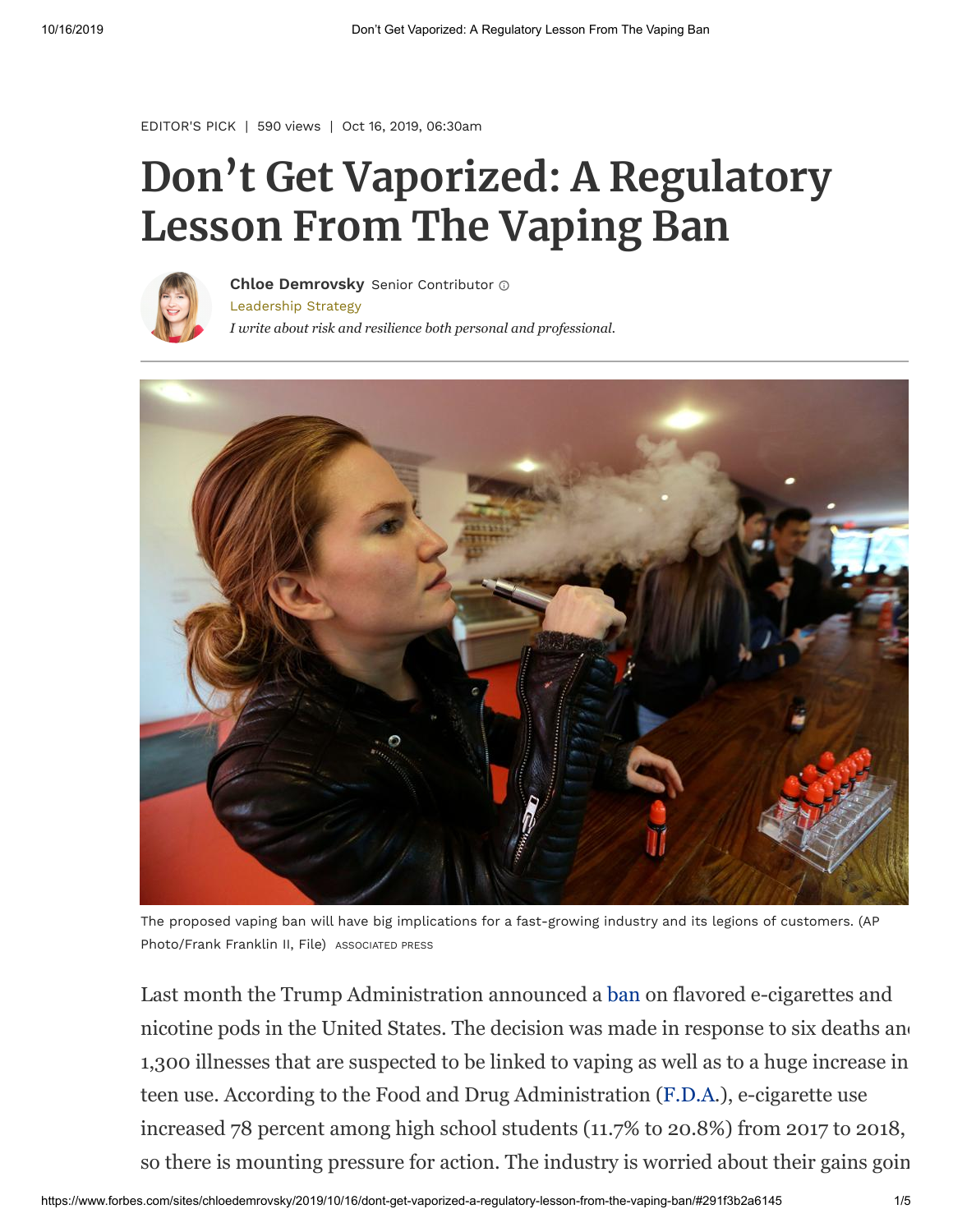## 10/16/2019 Don't Get Vaporized: A Regulatory Lesson From The Vaping Ban

up in smoke as the ban will hit the market hard. Whether merited or not, it is a classic example of regulatory risk and the lessons can be applied to many other industries.

Increased regulatory oversight of the booming e-cigarette industry should have been visible through the e-mist. Any business involved in the manufacture and sale of these products could have predicted it and used that knowledge to come up with a plan to address it. For the big players, that could mean regulatory engagement, marketing shift or product changes, all of which we are seeing now. For smaller players like the vendor product diversification is an important strategy so that all sales are not dependent on a single class of products. Clearly, small businesses are more vulnerable to these risks since they have fewer resources to address them and less control over the product.

To oversee this process, a common strategy is to bring in a leader with experience navigating regulatory challenges sometimes from an adjacent industry. This reshuffling may be necessary if the current leader is seen as not having taken sufficient action or no having enough experience in crisis management. Juul Labs announced that its new CE K.C. Crosthwaite has a big tobacco background from his time at tobacco giant Altria an will certainly apply the lessons learned from their regulatory playbook.

**Today In:** [Leadership](https://www.forbes.com/leadership-strategy)

 $\checkmark$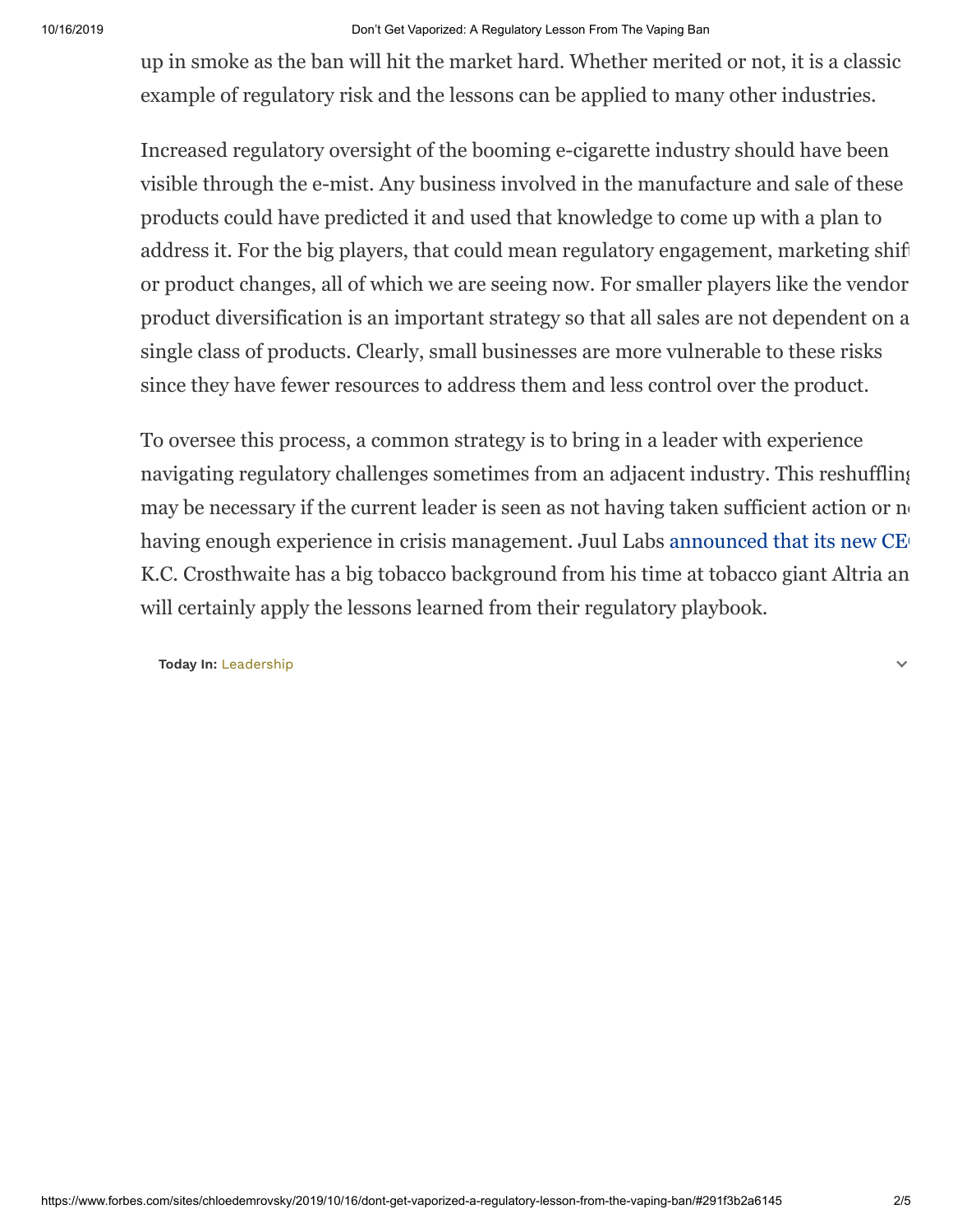

Flavored vaping solutions in a window display at a vape and smoke shop in New York. (AP Photo/Bebeto Matthews File) ASSOCIATED PRESS

Many companies rely on products that require regulatory approval and need to monito any changes to the relevant regulations closely. Any company regulated by the F.D.A. must understand what kinds of changes could be coming and work to align their products accordingly. Other products have been affected recently by F.D.A. action including a proposal to ensure [the safety of sunblock](https://www.fda.gov/news-events/press-announcements/fda-advances-new-proposed-regulation-make-sure-sunscreens-are-safe-and-effective) and a ban on the antibacterial [ingredient triclosan, which was commonly used in many products from hand sanitiz](https://www.fda.gov/news-events/press-announcements/fda-issues-final-rule-safety-and-effectiveness-consumer-hand-sanitizers)ers to toothpaste. Other industries facing public scrutiny should also be observing the vaping ban for applications to their own regulatory run-ins including: oil companies (before they sail into the sunset with [a push from Greta Thunberg\)](https://www.bbc.com/news/uk-scotland-scotland-business-48505692), cryptocurrency providers (Facebook's [Libra announcement](https://www.businessinsider.com/facebook-progress-libra-overshadowed-quarter-dropping-out-2019-10) felt off-balance and many partners are dropping them already) and of course, vaping's cousin industry, cannabis, should take note (the forecast is hazy for [Pax Labs](https://www.usatoday.com/story/money/2019/10/14/thc-vaping-crisis-juul-labs-pax-labs-marijuana/3920362002/)).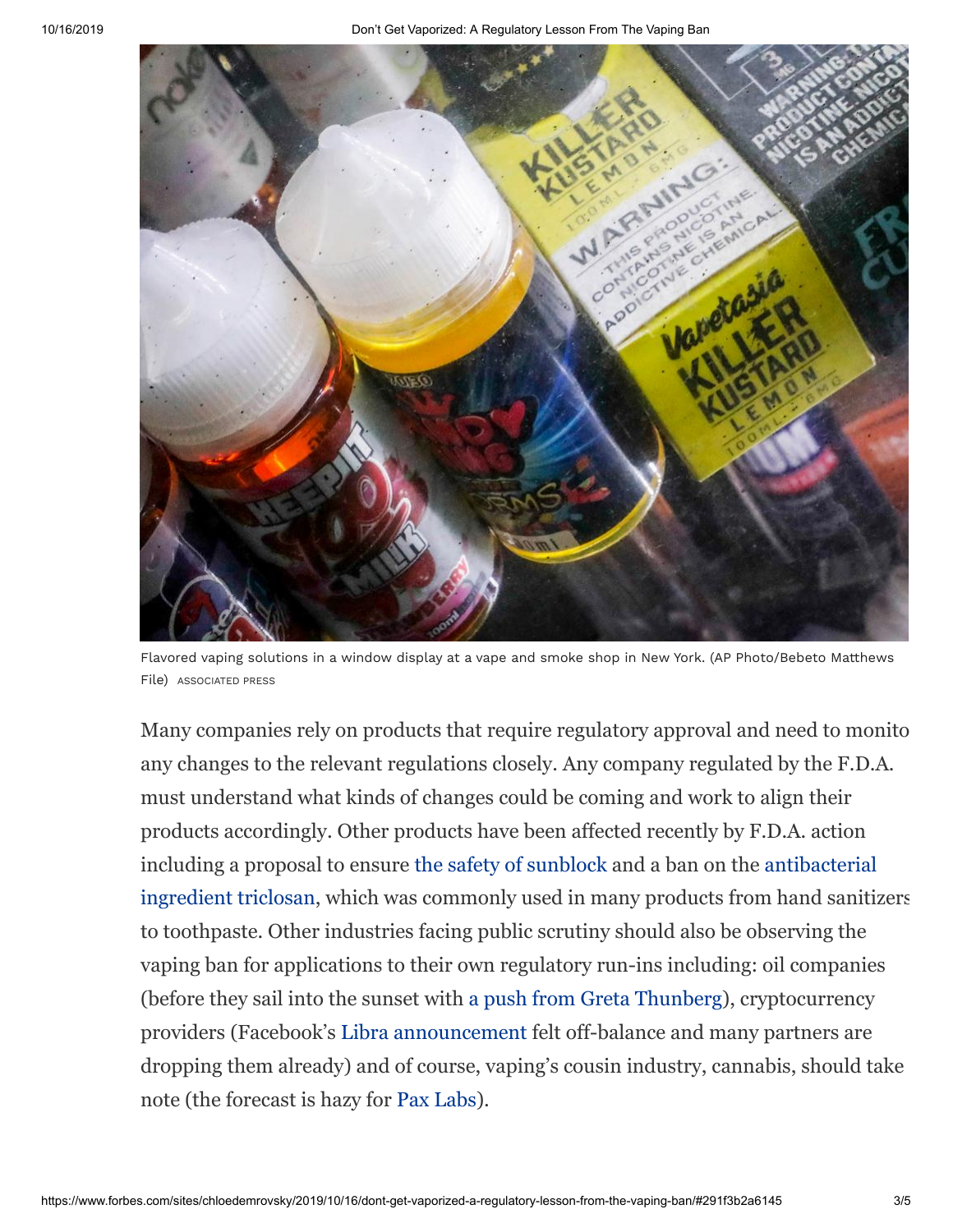Regulatory change is a complex process that comes in a variety of flavors. In addition to the changes at the federal level, states have taken steps of their own to combat the perceived vaping crisis including in Michigan, New York, New Jersey, [Massachusetts](https://www.wbur.org/bostonomix/2019/09/25/massachusetts-vaping-ban-businesses), and California. Complying with a patchwork of state regulations in addition to federal mandates further complicates things for companies. Juul Labs may be pivoting to focus on growth in international markets like [China and Portugal,](https://www.nytimes.com/2019/09/12/health/vaping-juul.html) which could work for a while, but it's likely that other countries will also eventually introduce new regulation. Consumers in other markets can follow the e-cigarette ban story in the United States with just a few clicks and may soon make demands on their own governments. In our hyper-connected world, it's nearly impossible to maintain multiple crisis strategies for different markets since everyone everywhere can hear you. Just ask the [NBA](https://www.scmp.com/news/china/society/article/3032164/nba-damage-control-mode-adam-silver-lands-china-hong-kong) or [Apple](https://www.nytimes.com/2019/10/09/technology/apple-hong-kong-app.html) how they are faring right now as they get squeezed between the Chinese government an activists over the situation in Hong Kong. Regulatory risk is one thing, but political risk is also a huge and growing threat for businesses and one that will certainly increase in 2020.

In general, companies make big changes for two reasons: because their customers ask for it or because their regulators demand it. Usually it ends up being a combination of the two. The best companies predict these requests and take steps to get out ahead of them. What regulatory risks or changes in consumer preferences are looming in your industry? Get ahead of them or you could end up vaporized.